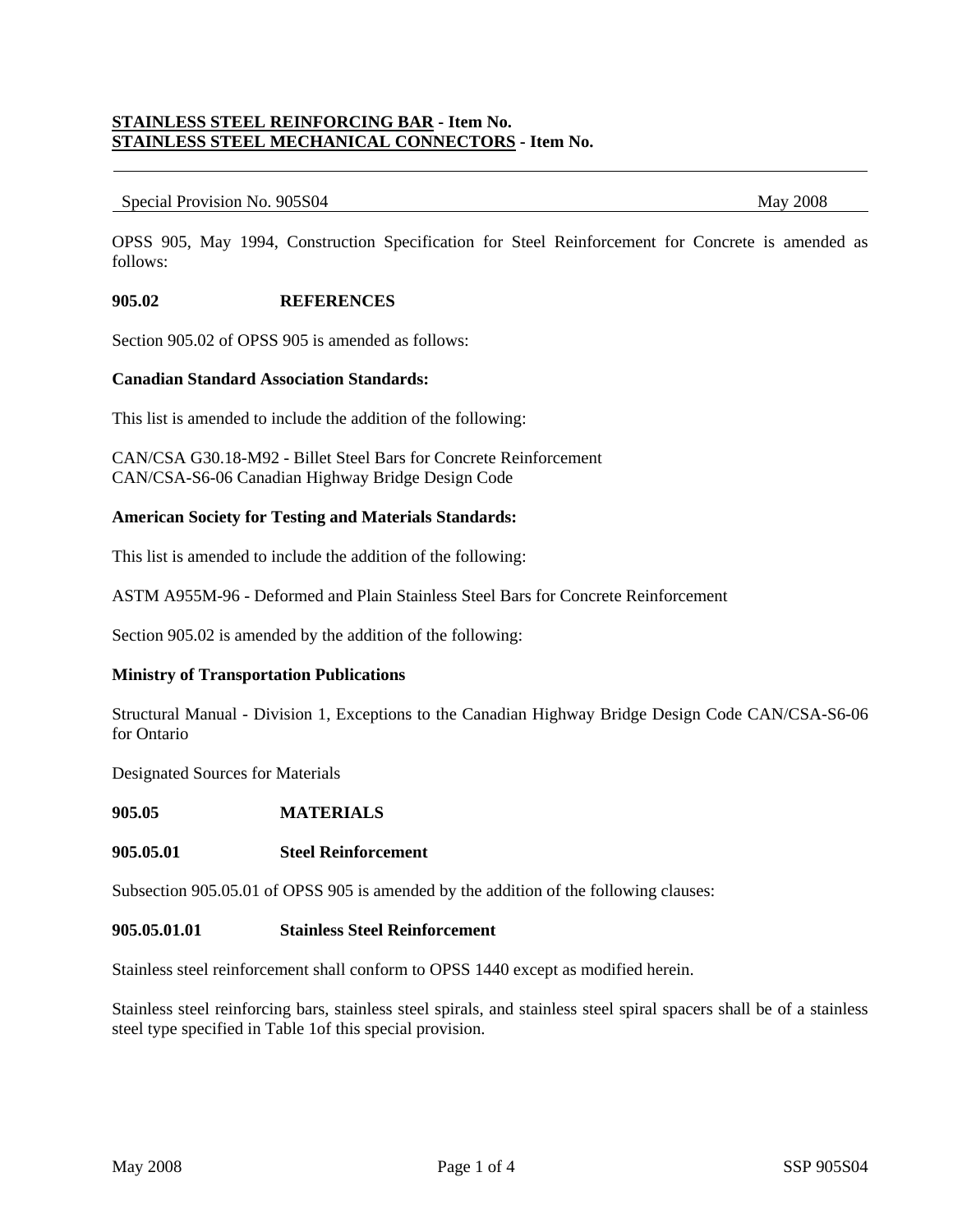|                      | --        |                 |
|----------------------|-----------|-----------------|
| COMMON OR TRADE NAME | AISI TYPE | UNS DESIGNATION |
| Type $316$ LN        | 316 LN    | S31653          |
| Type 2205 Duplex     | 2205      | S31803          |
| Type $XM - 28$       | $XM - 28$ | S24100          |

| <b>TABLE 1: Type of Stainless Steel</b> |  |  |  |  |  |  |
|-----------------------------------------|--|--|--|--|--|--|
|-----------------------------------------|--|--|--|--|--|--|

NOTES:

1. Condition/Finish: reinforcing stainless steel bars and shapes shall be hot rolled and pickled, or hot rolled and descaled, to the required mechanical properties and dimensions.

The following Imperial and soft-converted metric bar size substitutions for Metric bar sizes shown in Table 2 will be permitted on a one-for-one basis without adjustment:

| <b>METRIC BAR SIZE</b> | <b>IMPERIAL BAR SIZE</b> | <b>BAR DESIGNATION NO.</b> |
|------------------------|--------------------------|----------------------------|
| 15M                    | # 5                      | 16                         |
| 25M                    | # 8                      | 25                         |
| 35M                    | #                        | 36                         |

|  |  | <b>TABLE 2: Size Conversions</b> |
|--|--|----------------------------------|
|--|--|----------------------------------|

Other Imperial and soft-converted metric stainless steel reinforcing bar sizes may be substituted for Metric bar sizes, subject to the following:

- a. The area of substituted steel reinforcement for the concrete component per linear metre or per gross crosssection area, as applicable, shall not be less than that shown for the concrete component on the Contract Drawings; and,
- b. The spacing of substituted steel reinforcement for the concrete component shall be in accordance with CAN/CSA-S6 and the Structural Manual, Division 1.

Nominal cross-sectional areas of Metric and Imperial bar sizes used for determining substitutions shall be in accordance with ASTM A955M and CAN/CSA G30.18, respectively.

# **905.05.01.02 Manufacture and Fabrication of Stainless Steel Reinforcement**

The manufacture of stainless steel reinforcing bars shall be by a manufacturer listed under "Mills" in the Designated Sources for Materials listing DSM # 9.65.76 "Reinforcing Steel, Stainless, Mills and Fabricators."

Fabrication of stainless steel reinforcing bars shall be by a fabricator listed under "Fabricators" in the Designated Sources for Materials listing DSM # 9.65.76 "Reinforcing Steel, Stainless, Mills and Fabricators."

# **905.05.05.02 Reinforcing Steel Bars**

Clause 905.05.05.02 of OPSS 905 is amended by the addition of the following: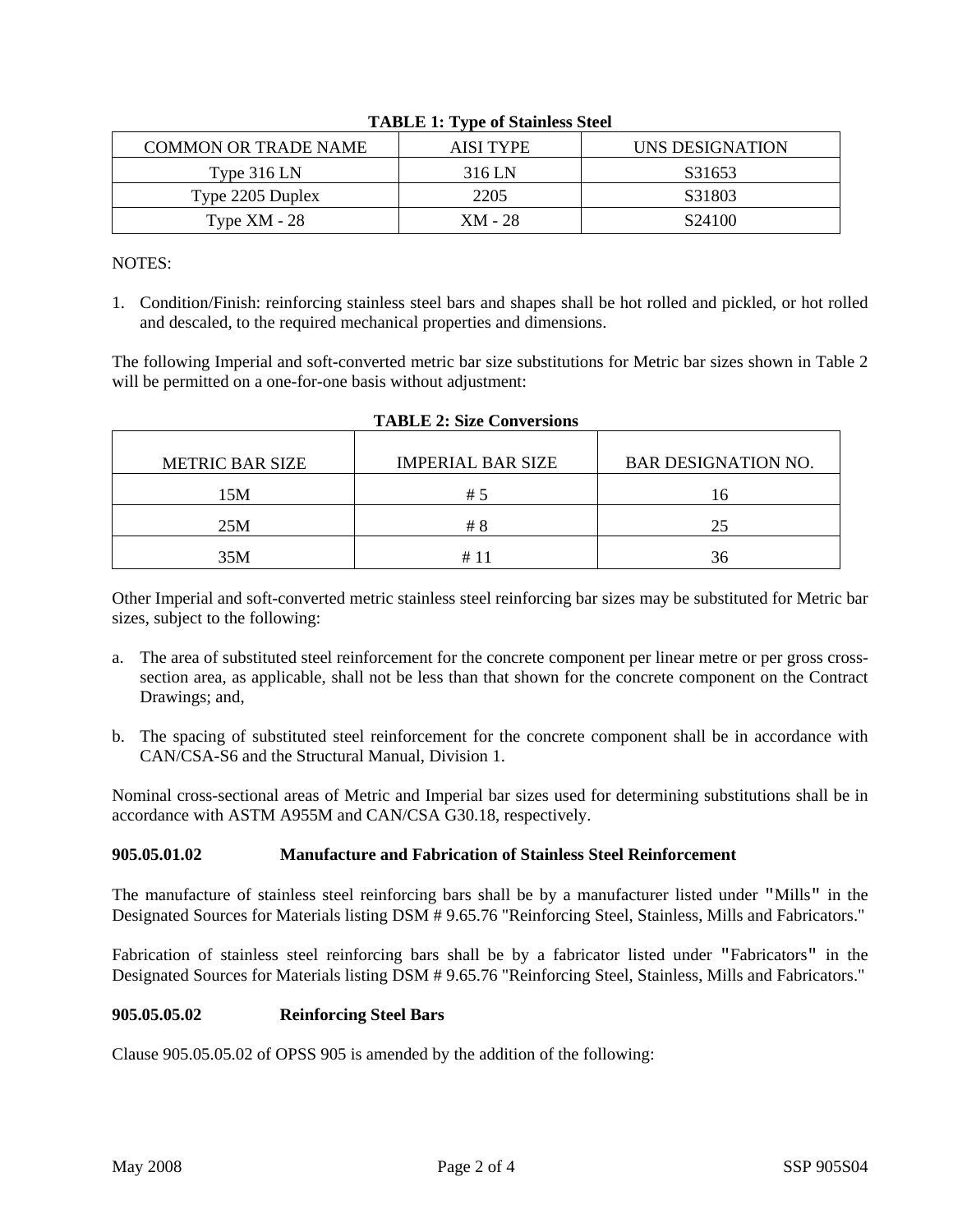Stainless steel mechanical connectors and splice bars shall be of a type specified in Table 1 of this special provision.

# **905.05.06 Associated Hardware**

Subsection 905.05.06 of OPSS 905 is amended by the addition of the following:

Tie wire used to tie stainless steel reinforcing bars to stainless steel reinforcing bars, reinforcing steel bars and shear studs, shall be Type 316 LN, or Type 316L, stainless steel wire, 1.2 or 1.6 mm in diameter. Tie wire used to tie stainless steel reinforcing bars to coated reinforcing steel bars shall be coated wire.

Bar chairs for supporting stainless steel reinforcing bars shall be non-metallic. Concrete chairs shall not be used to support stainless steel reinforcing bars.

# **905.07 CONSTRUCTION**

Clause 905.07.02.01 of OPSS 905 is deleted and replaced with the following:

# **905.07.02.01 Handling, Storage and Protection of Stainless Steel Reinforcing Bars**

The bars shall be stored clear of the ground on timbers or other suitable protective cribbing spaced to prevent sags in the bundles.

Stacks of bundles of straight bars shall have adequate blocking to prevent contact between the layers of bundles.

Stainless steel reinforcing bars shall be stored separately from reinforcing steel bars, with the bar tags maintained and clearly visible until ready for placing.

# **905.07.02.03 Surface Condition of Steel Reinforcement**

The contents of clause 905.07.02.03 of OPSS 905 are deleted and replaced with the following:

Stainless steel reinforcing bars at the time the concrete is placed shall be free of mud, oil, other contaminants that adversely affect bonding strength, and deposits of iron and non-stainless steels.

## **905.07.02.06 Welding**

Clause 905.07.02.06 of OPSS 905 is amended by the addition of the following:

Except for splicing of stainless spirals, welding of stainless steel reinforcing bars will not be permitted.

## **905.08 QUALITY ASSURANCE**

## **905.08.01 Sampling**

Subsection 905.08.01 is amended by the addition of the following clauses: